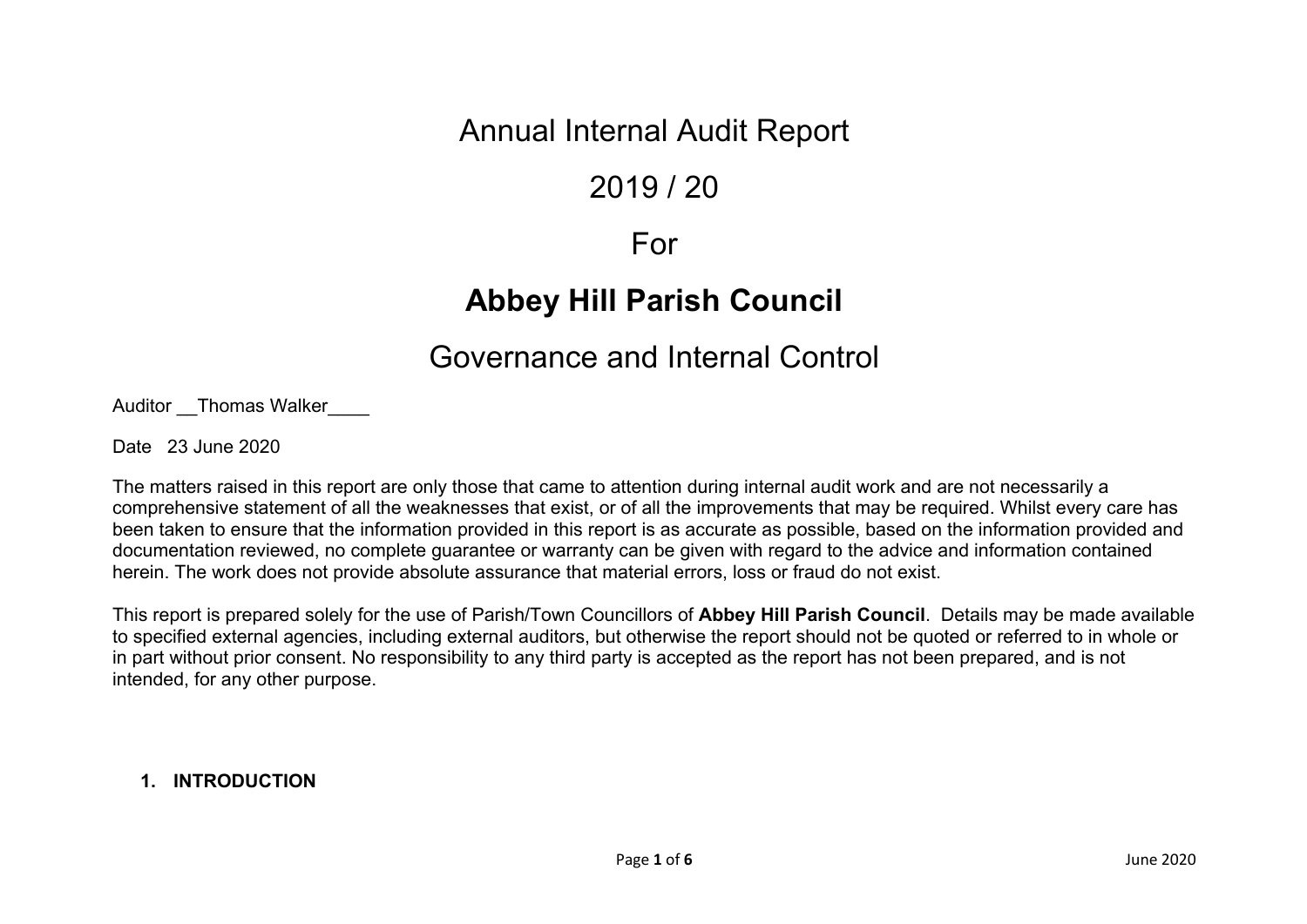An audit of Governance and Internal Controls was undertaken as part of the approved internal audit periodic plan for 2019/20.

The system of accounting used by the Parish Council is an Income and Expenditure Account/ Receipts and Payments Account<sup>\*</sup> and Balance Sheet. Annual Accounts drawn up in the traditional format have been produced, presented to the Parish Council and approved by them at a regular meeting.

Due to the unusual circumstances removing the opportunity to undertake a face to face internal audit, this year's audit has been undertaken by a combination of emailing and video/telecalling.

(\*Delete as appropriate)

#### **2. SCOPE OF THE REVIEW**

The objective of the audit was to evaluate the adequacy of control within the system and the extent to which these have been applied, with a view to providing an opinion. Control activities are put in place to ensure that risks to the achievement of the organisation's objectives are managed effectively.

### **3. FINDINGS AND RECOMMENDATIONS**

| <b>Internal</b>            | Test                                                                                                                                          | Y/N | <b>How evidence</b>                                                            | <b>Comments</b>        |
|----------------------------|-----------------------------------------------------------------------------------------------------------------------------------------------|-----|--------------------------------------------------------------------------------|------------------------|
| control                    |                                                                                                                                               |     | assessed                                                                       |                        |
| Previous internal<br>audit | Do the minutes record that Council<br>has considered the Internal Audit<br>Report for the previous year and the<br>matters arising addressed? | Y   | Email minutes evidencing<br>Council considering internal<br>audit 2018/19      | Received               |
| Proper<br>bookkeeping      | Cashbook maintained and up to<br>date? Is 'Alpha' or 'Omega' system<br>used?                                                                  |     | If alpha-email example<br>summary sheet. If excel, pdf<br>of last time agreed. | Alpha summary received |
|                            | Cashbook arithmetically correct?                                                                                                              |     | Email year end reconciliation                                                  | Accounts reconciled    |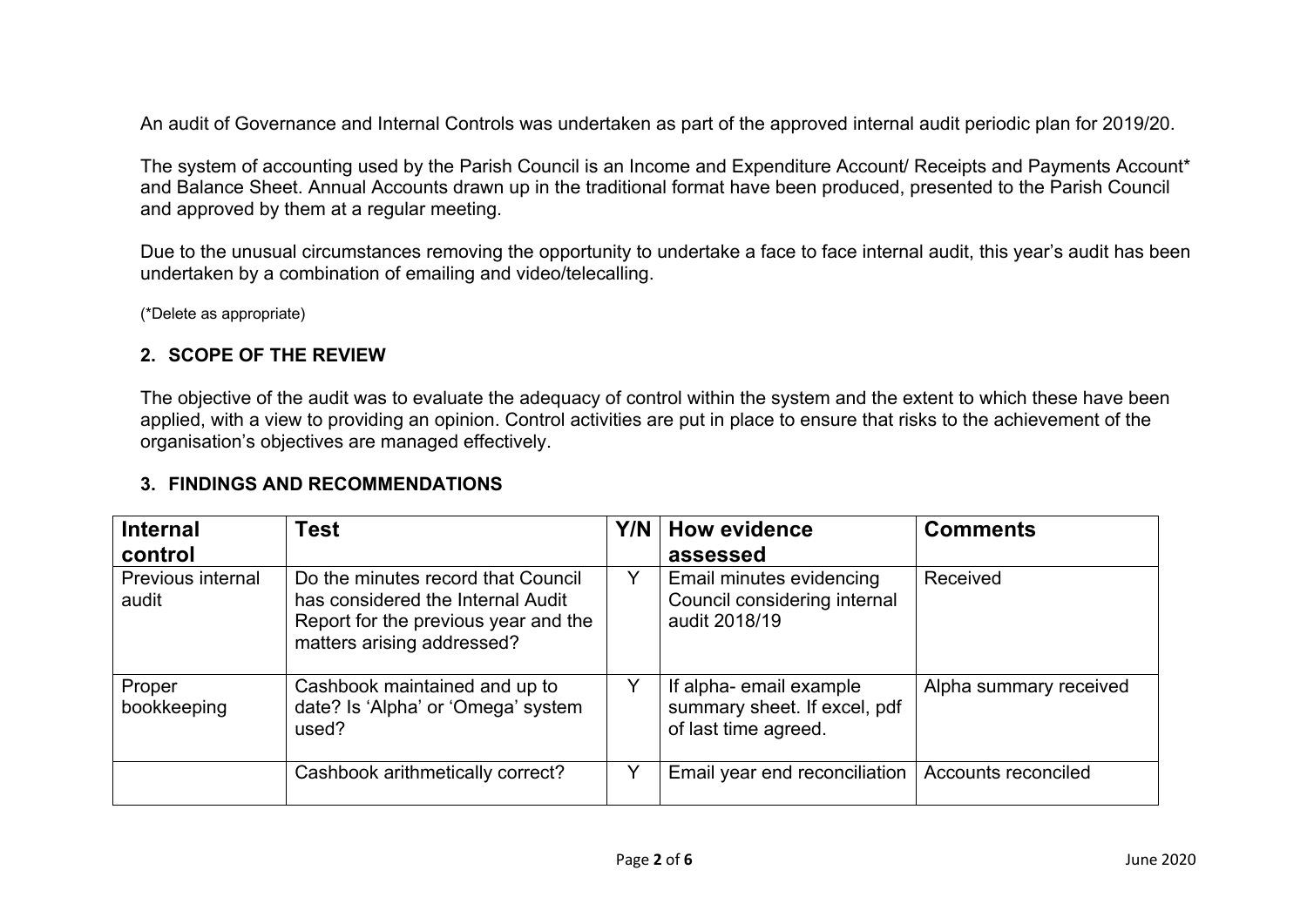|                                                          | Cashbook regularly balanced?                                                                        | Y | Email evidence of one<br>month's balancing                                                                                                                     | Received                           |
|----------------------------------------------------------|-----------------------------------------------------------------------------------------------------|---|----------------------------------------------------------------------------------------------------------------------------------------------------------------|------------------------------------|
| <b>Standing Orders &amp;</b><br>Financial<br>Regulations | Has the Council formally adopted<br><b>Standing Orders &amp; Financial</b><br>Regulations?          | Y | Email minutes from annual<br>parish meeting 2019.                                                                                                              | Minutes confirm                    |
|                                                          | Has a Responsible Financial Officer<br>been appointed?                                              | Y | Verify verbally                                                                                                                                                | Verified                           |
|                                                          | Have items or services above a 'de<br>minimis' amount been competitively<br>purchased?              | Y | Email copy of page of<br>financial regs identifying<br>level of 'de minimis' and<br>details of any higher<br>amounts and process to<br>competitively purchase. | None apply                         |
|                                                          | Are payments in the cashbook<br>supported by invoices and have they<br>been authorised and minuted? | Y | Auditor to request range of<br>payment references for the<br>year and then ask for<br>two/three invoices in<br>evidence and the relevant<br>minutes.           | Evidenced                          |
|                                                          | Has VAT on payments been<br>identified, recorded and reclaimed?                                     | Y | Evidence of reclaim to be<br>seen.                                                                                                                             | VAT reclaim supplied               |
|                                                          | Is Section 137 expenditure<br>separately recorded within statutory<br>limits?                       | Y | Clarify if there is any.                                                                                                                                       | <b>Through Alpha</b>               |
| <b>Risk Management</b><br>Arrangements                   | Do the minutes record the Council<br>carrying out an annual risk<br>assessment?                     | Y | Email minutes from 2019<br>where risk assessment is<br>approved.                                                                                               | RA received and minutes<br>confirm |
|                                                          | Is insurance cover appropriate and                                                                  | Y | Email summary sheet.                                                                                                                                           | Received                           |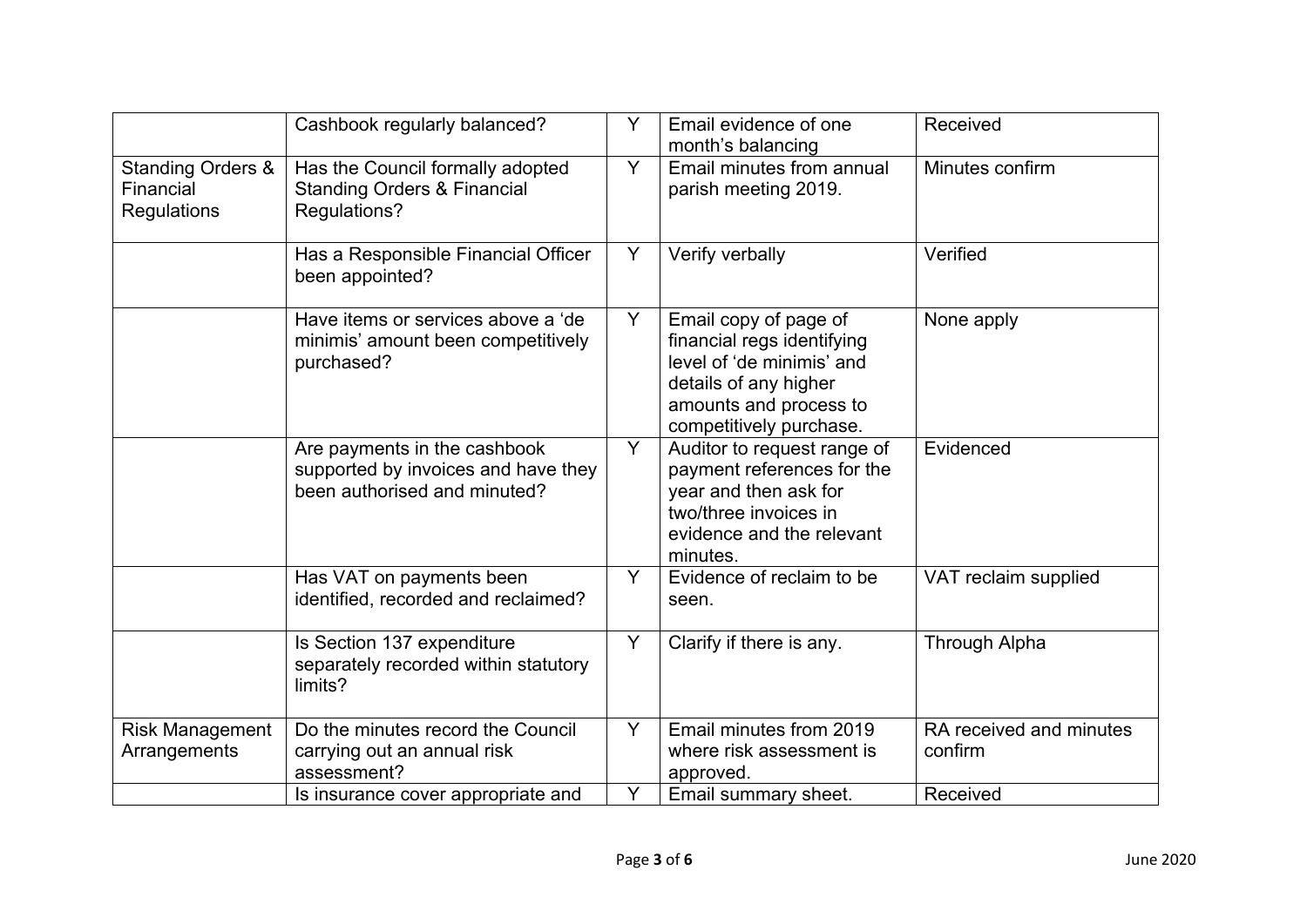|                                 | adequate?                                                                                      |     |                                                                               |                                                                |
|---------------------------------|------------------------------------------------------------------------------------------------|-----|-------------------------------------------------------------------------------|----------------------------------------------------------------|
|                                 | Are internal financial controls<br>documented and regularly<br>reviewed?                       | Y   | Evidence in minutes of<br>review of financial controls<br>when last reviewed. | Minutes confirm from 2019                                      |
| <b>Budgetary</b><br>Controls    | Has the Council prepared an annual<br>budget in support of its precept?                        | Y   | Copy of budget drafted to<br>support item at budget<br>meeting.               | Received                                                       |
|                                 | Is actual expenditure against the<br>budget regularly reported to the<br>Council?              | Y   | One set of minutes to<br>evidence this.                                       | Received                                                       |
|                                 | Are there any significant<br>unexplained variances from budget?                                | Y   |                                                                               | Not clear why allotment<br>expenditure was budgeted<br>at zero |
| <b>Income Controls</b>          | Is income properly recorded and<br>promptly banked?                                            | Y   | Is there any income? If so,<br>evidence by email.                             | Precept only                                                   |
|                                 | Does the precept recorded in the<br>cashbook agree to Milton Keynes<br>Council's notification? | Y   | Copy of the precept<br>confirmation email and<br>relevant cashbook page.      | Confirmed                                                      |
|                                 | Are security controls over cash<br>adequate and effective?                                     | Y   | By telecall                                                                   | No cash                                                        |
| <b>Petty Cash</b><br>Procedures | Is all petty cash spent recorded and<br>supported by VAT invoices/receipts?                    | N/A | By telecall. If petty cash<br>held, clarify by email as<br>below.             | No cash                                                        |
|                                 | Is petty cash expenditure reported to<br>Council?                                              | N/A |                                                                               | No cash                                                        |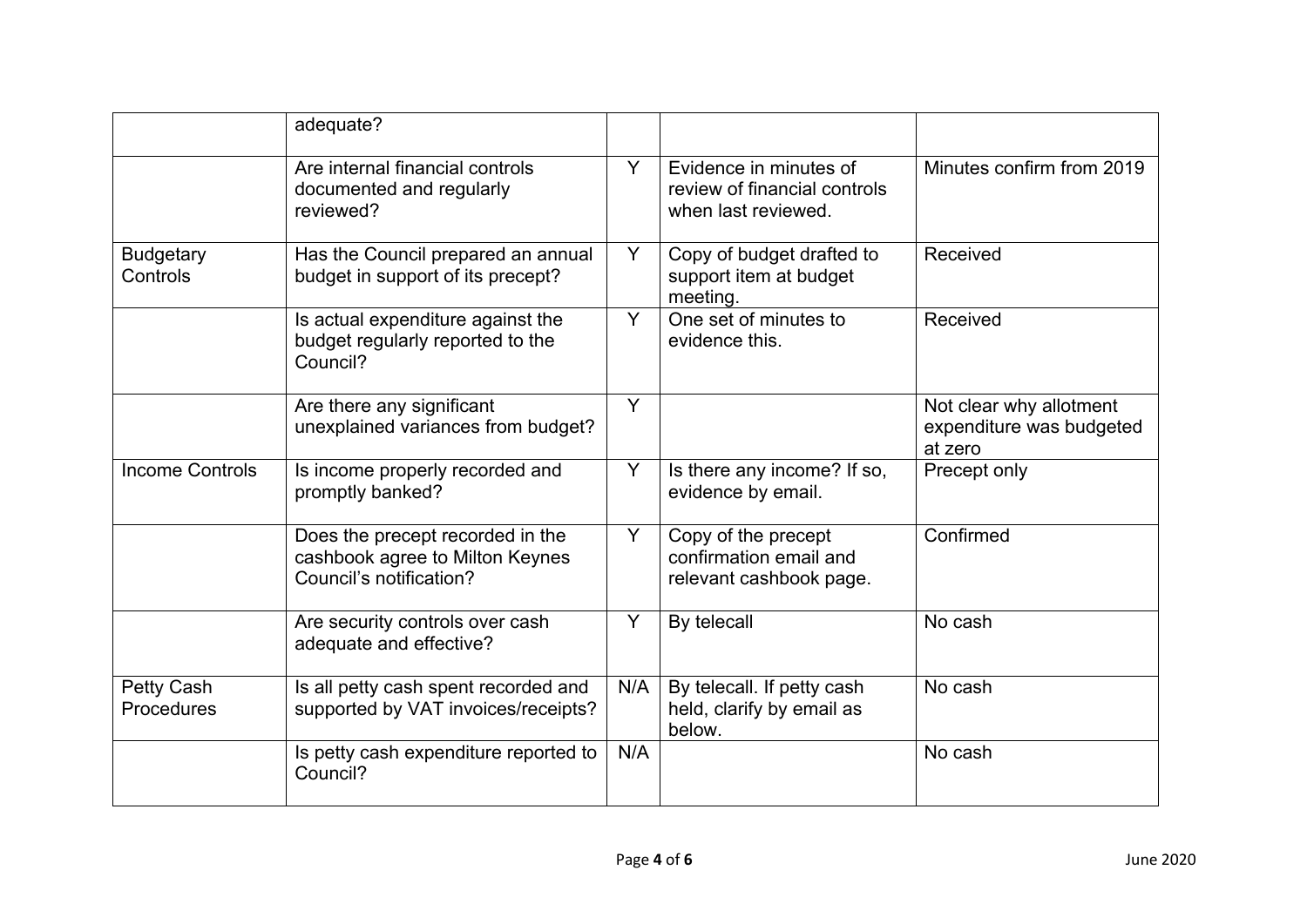|                               | Is petty cash reimbursement carried<br>out regularly?                                | N/A |                                                                        | No cash   |
|-------------------------------|--------------------------------------------------------------------------------------|-----|------------------------------------------------------------------------|-----------|
| <b>Payroll Controls</b>       | Do salaries paid agree with those<br>approved by Council?                            | Y   | By telecall                                                            | Confirmed |
|                               | Are other payments to the Clerk<br>reasonable and approved by<br>Council?            | Y   | By telecall                                                            | Confirmed |
|                               | Has PAYE/NI been properly<br>operated by the Council as an<br>employer?              | Y   | By telecall                                                            | Confirmed |
| <b>Assets Controls</b>        | Does the Council keep an Assets<br>Register of all material assets<br>owned?         | Y   | Copy by email.                                                         | Received  |
|                               | Is the Register up to date?                                                          | Y   |                                                                        | Evidenced |
|                               | Do asset insurance valuations agree<br>with those in the Register?                   | Y   | Email copy of relevant page<br>in insurance document, if<br>necessary. | Received  |
| <b>Bank</b><br>Reconciliation | Is there a bank reconciliation for<br>each bank account?                             | Υ   | Copy by email.                                                         | Received  |
|                               | Is the bank reconciliation carried out<br>regularly on the receipt of<br>statements? | Y   | By telecall                                                            | Confirmed |
|                               | Are there any unexplained balancing<br>entries in any reconciliation?                | N   | By telecall                                                            | Confirmed |